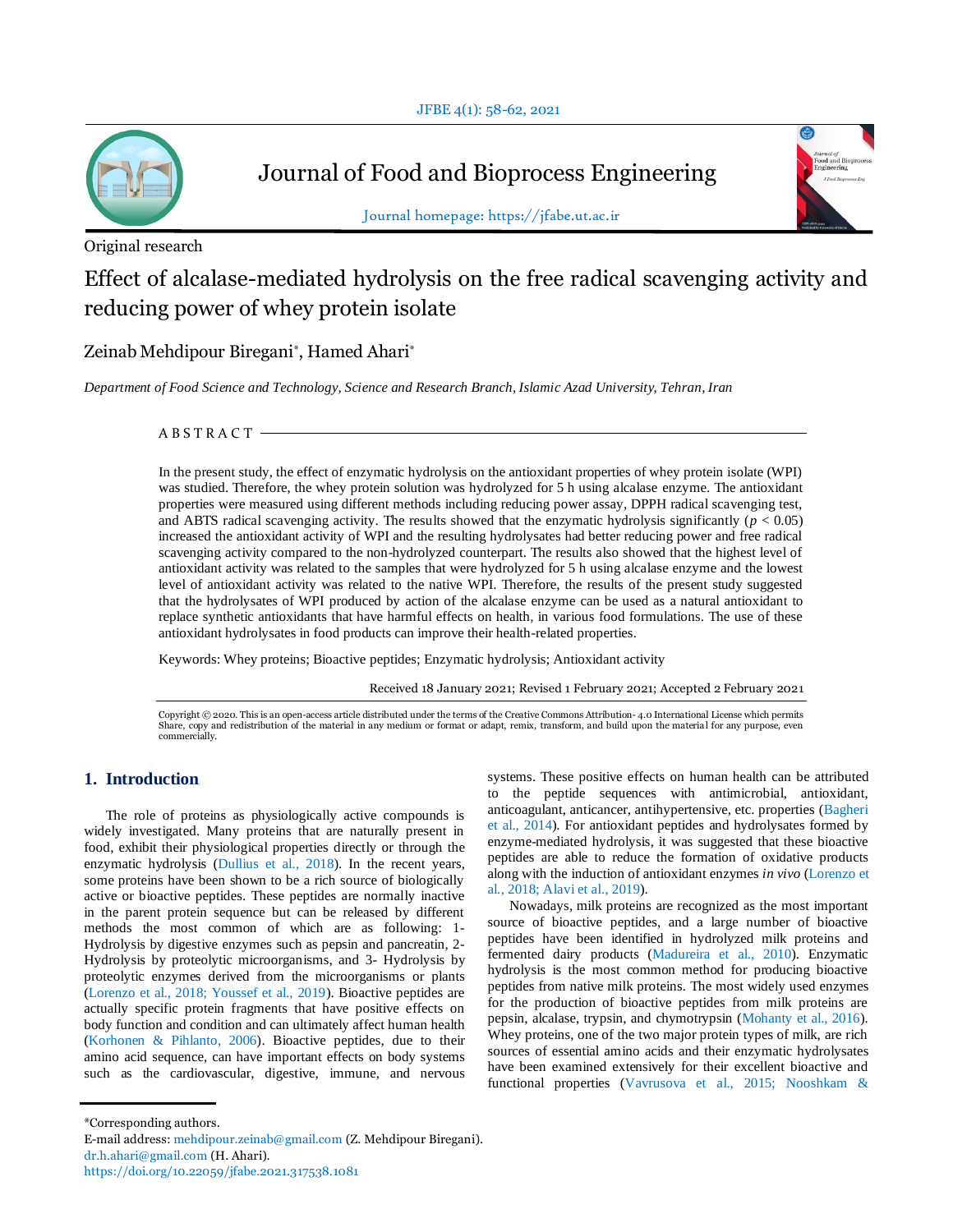Madadlou, 2016). Whey protein hydrolysates have displayed a wide range of *in vitro* and/or *in vivo* biological activities including ACE-inhibitory, antioxidant, antihypertensive, anti-diabetic, antimicrobial, and opioid properties (Goudarzi & Madadlou, 2013; Dullius et al., 2018). Peng et al. (2009) investigated the reducing power and radical scavenging activity of hydrolysates derived from whey protein hydrolysis and observed that the hydrolysates had higher antioxidant activity than native whey protein at all time of hydrolysis. In fact, the higher antioxidant activity of hydrolysates may be due to the increased availability of hydrogen ions due to the peptide hydrolysis (Kong et al., 2013). In addition, enzymatic hydrolysis increases the concentration of carboxyl groups in the environment and increases the antioxidant activity of proteins by inhibiting pro-oxidants such as metal ions (Lin et al., 2012).

According to the importance of bioactive peptides and hydrolysates for human health, the present study was carried out to produce antioxidant hydrolysates from a milk protein. In this regard, whey protein isolate (WPI) was hydrolyzed by alcalase enzyme to release bioactive hydrolysates. After that, the antioxidant properties of the hydrolysates were measured by reducing power assay and free radical scavenging activity tests.

#### **2. Material and Methods**

#### *2.1. Materials*

WPI with more than 90% protein was purchased from Arla Food Ingredients (Viby J, Denmark). 2,2′-azinobis-(3 ethylbanzthiazo-line-6-sulfonate) (ABTS) and 2,2-diphenyl-1 picrylhydrazyl (DPPH) were procured from Sigma-Aldrich (Sa. Louis, MO, USA). The food-grade enzyme alcalase 2.4L (≥2.4 U/g) was also obtained from Sigma-Aldrich. Other chemicals which used in this study were of analytical grade and obtained from Merck and Sigma-Aldrich.

#### *2.2. Enzymatic hydrolysis of WPI*

WPI solution with a concentration of 20 mg/mL was prepared by dissolving an appropriate amount of WPI powder in distilled water. Sodium azide (0.1 mg/mL) was added to the solution as an antimicrobial agent. The solution was then stirred for 2 h at 20°C and kept overnight at 4°C for the complete hydration. After that, the hydrolysis of WPI solution was performed at 65°C and pH 8.5 over a period of 5 h by using the alcalase enzyme in the ratio of enzyme to substrate 1:100, while the solution was constantly stirring (suggested by the manufacturer as optimal conditions for enzyme activity). After the hydrolysis process, the enzyme was inactivated by heating at 85° C for 10 min. After that, the solution was cooled and then was stored a 20°C for the subsequent uses.

#### *2.3. Degree of hydrolysis (DH)*

The DH value was determined by pH-stat method using the following equation (Adler-Nissen, 1986):

$$
DH (\%) = \frac{V \times N_V}{\alpha \times M_P \times h_{\text{tot}}} \tag{1}
$$

where V is the amount of NaOH added to a substrate to keep the pH constant during the hydrolysis;  $N_V$  is the normality of NaOH;  $M_P$  is the mass of protein (in grams);  $h_{tot}$  is the total number of the peptide bonds in WPI which is assumed to be 8.6 meq g (Goudarzi et al., 2012); and  $\alpha$  is the average degree of dissociation of the α-NH<sup>2</sup> groups liberating during hydrolysis which is determined using the following formula:

$$
\alpha = \frac{10^{(pH - pK)}}{1 + 10^{(pH - pK)}}
$$
(2)

where pK is the average dissociation value for the  $\alpha$ -amino groups releasing during the enzymatic hydrolysis which is dependent on temperature, peptide chain length, and nature of the terminal amino acid.

#### *2.4. Reducing power*

The reducing power of hydrolyzed whey protein solution at different times  $(0, 1, 2, 3, 4$  and  $5$  h) was evaluated by Peng et al. (2010) method with a slight modification. Briefly, 1.0 mL of native or hydrolyzed WPI was mixed with 2.5 mL of 0.2 M phosphate buffer (pH value of 6.6) and 2.5 mL of 1.0% potassium ferric cyanide. The mixture was incubated for 20 min at 50°C and then 2.5 mL of 10% trichloroacetic acid was added and centrifuged at 6000 g for 10 min. 2.5 mL of the resulting supernatant was mixed with 2.5 mL of distilled water and 0.5 mL of 0.1%  $FeCl<sub>3</sub>$ . Then, the absorption of these mixtures was read at 700 nm after 10 min storage at room temperature by a UV-Vis spectrophotometer. Higher absorption indicates more reducing power representing higher antioxidant activity.

#### *2.5. DPPH radical scavenging activity*

The effect of enzymatic hydrolysis on the DPPH radical scavenging activity of WPI was determined based on the method described by Lin et al. (2012) with some modifications. For this purpose, the ethanolic solution of DPPH with a concentration of 0.1 mM was prepared. After that, 1.0 mL of DPPH solution was added to 1.0 mL of hydrolyzed/non-hydrolyzed whey protein sample or distilled water as control and mixed very well. The resulting mixtures were stirred vigorously and kept in the dark at 25°C for 30 min. The adsorption of these mixtures was then read at 517 nm and finally, the percentage of DPPH free radical scavenging activity of hydrolysate resulting from the enzymatic hydrolysis of whey proteins was calculated by the following formula:

$$
\text{DPPH scanning activity } (\%) = \frac{A_C - A_S}{A_C} \times 100 \tag{3}
$$

where  $A_C$  is the absorbance of the control and  $A_S$  is the absorbance of sample at 517 nm.

#### *2.6. ABTS radical scavenging activity*

The ability of whey protein or its enzymatic hydrolysis for scavenging of ABTS radicals was determined according to the method described by Dryakova et al. (2010) with some modifications. For this purpose, at first, the free radicals of ABTS were produced. In this regard, the  $ABTS^+$  solution was produced by adding ABTS stock solution (7.4 mM) to potassium persulfate (2.6 mM) in phosphate buffered saline (PBS, pH 7.4). Then, the absorbance of ABTS<sup>+</sup> solution was adjusted to  $0.7 \pm 0.02$  at 734 nm by diluting with distilled water. After that, 200 μL of samples (or 200 μL of distilled water as control) was mixed with 1000 μL of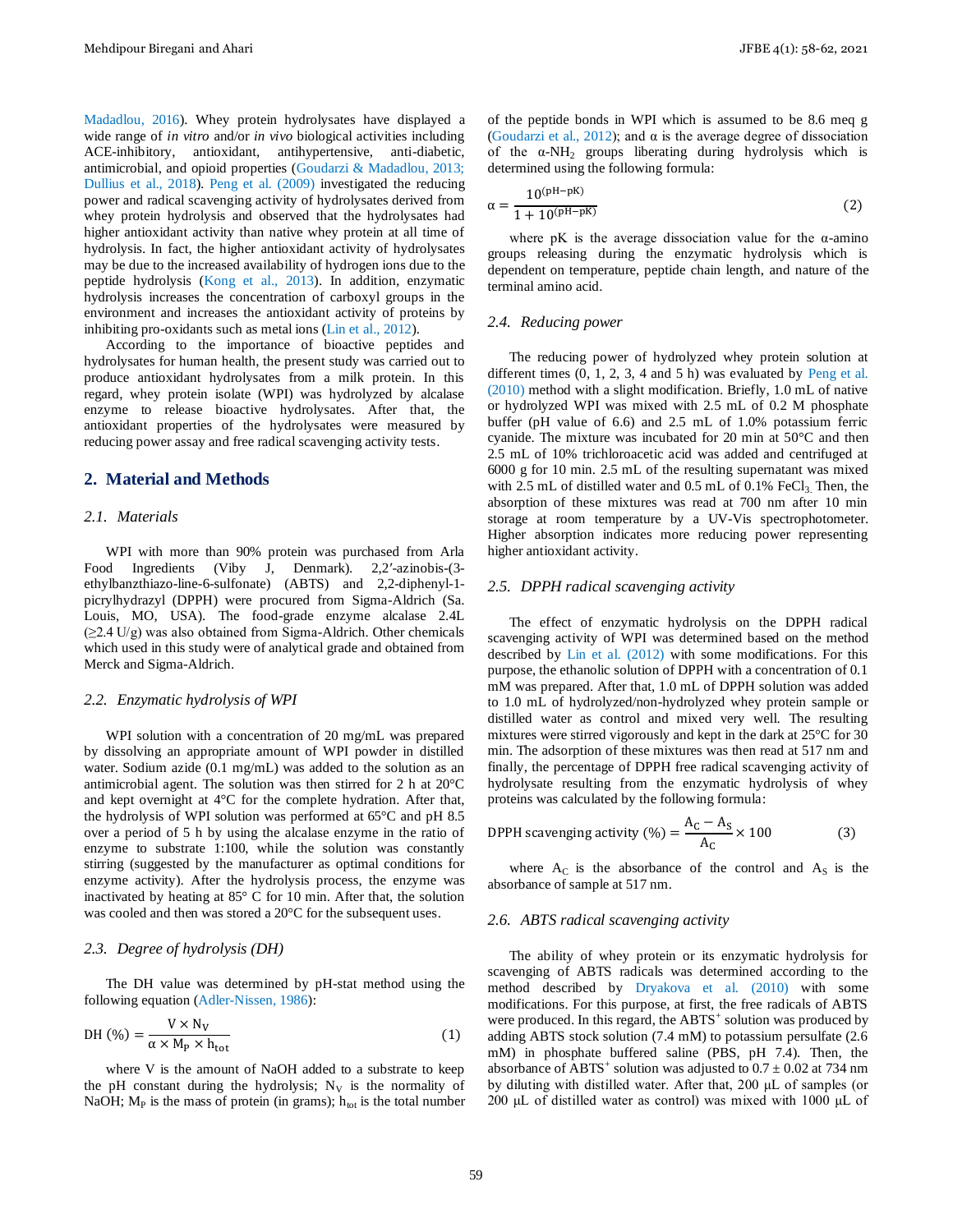ABTS<sup>+</sup> solution and the resulting mixture was stored in a dark place at room temperature for 10 min and finally, the absorbance was measured at 734 nm using a UV-Vis spectrophotometer. The ABTS<sup>+</sup> radical scavenging activity was calculated by using the following equation:

ABTS scavenging activity (%) = 
$$
\frac{A_C - A_S}{A_C} \times 100
$$
 (4)

where  $A_C$  is the absorbance of the control and  $A_S$  is the absorbance of sample at 734 nm.

#### *2.7. Statistical analysis*

Data analysis and evaluation was performed using SPSS software version 16 at 5% probability level. Also, one-way ANOVA was used to determine the significance of the difference between the means (at least three replications) by Duncan's method.

#### **3. Results and Discussion**

#### *3.1. DH results*

The degree of WPI hydrolysis during 5 h enzymatic hydrolysis by alcalase enzyme is shown in Fig. 1. The DH is time dependent and has increased over time. The results showed that in the first hour, the DH increased rapidly, but in other hours the hydrolysis increased more slowly. These results were in accordance with those of Peng et al. (2010). They hydrolyzed whey protein with a protease, stating that the DH was time-dependent. In fact, it can be said that in the first hour, there is more substrate for the enzyme, so the DH increases rapidly, but in the following hours the amount of substrate decreases and therefore the degree of hydrolysis increases with a slower slope. In accordance with our findings, Mohammadian and Madadlou (2016) also reported that the DH of WPI was increased by increasing hydrolysis time during the hydrolysis by Corolase N enzyme as a protease. In another study, Peng et al. (2009) studied the enzyme-mediated hydrolysis of WPI. They studied the DH during the hydrolysis and reported that the DH of the WPI samples increased almost linearly with increasing hydrolysis time in the first 3 h, and reached a plateau at 35–36% after 5 h.



Fig. 1. Degree of hydrolysis (DH) of whey protein solution during enzymatic hydrolysis.

#### *3.2. Reducing power*

The results of reducing power measurement for non-hydrolyzed and hydrolyzed samples are shown in Fig. 2. The results showed that the hydrolysis of WPI increased its reducing power, which means that the antioxidant activity of whey protein was increased. Moreover, the results indicated that the increasing of the hydrolysis time has also significantly increased the reducing capacity of the resulting hydrolysates ( $p < 0.05$ ). Therefore, the highest reducing power was related to the hydrolysate sample prepared by 5 h hydrolysis using alcalase. The reducing power method is the most effective method for determining the ability of antioxidants to donate electrons. The higher reducing power of hydrolysates compared to the non-hydrolyzed proteins may be due to the fact that enzymatic hydrolysis produces peptides that have more available hydrogen ions, which can increase their antioxidant activity (Kong & Xiong, 2006). These results were consistent with the results of Cumby et al. (2008) who reported that the reducing power of canola protein was significantly  $(p < 0.05)$  increased by enzymatic hydrolysis. In accordance with our findings, Moghadam et al. (2020) reported that the reducing power of walnut proteins was significantly improved through the trypsin-mediated hydrolysis. This higher reducing power was attributed to the increased usability of hydrogen ions obtained using smaller peptides as compared to the non-hydrolyzed protein.



Fig. 2. Effect of hydrolysis on reducing power of WPI. Means followed by different letters are significantly different ( $p < 0.05$ ).

#### *3.3. DPPH free radical scavenging activity*

The DPPH radical scavenging activity of WPI and its enzymatic hydrolysis is shown in Fig. 3. The results showed that the alcalase-mediated hydrolysis significantly increased the DPPH radical scavenging activity of WPI (*p* < 0.05). Moreover, the results indicated that the hydrolysates prepared at higher hydrolysis time had a higher ability to scavenge the free radicals of DPPH. The highest DPPH radical scavenging activity was related to the hydrolysates formed at 5 h hydrolysis time. This result suggested that the smaller peptides had a higher ability to scavenge the DPPH free radicals which makes them very interesting for being used as natural antioxidant in food formulations. In accordance with our findings, Chang et al. (2007) also hydrolyzed the porcine hemoglobin with different enzymes and reported that the highest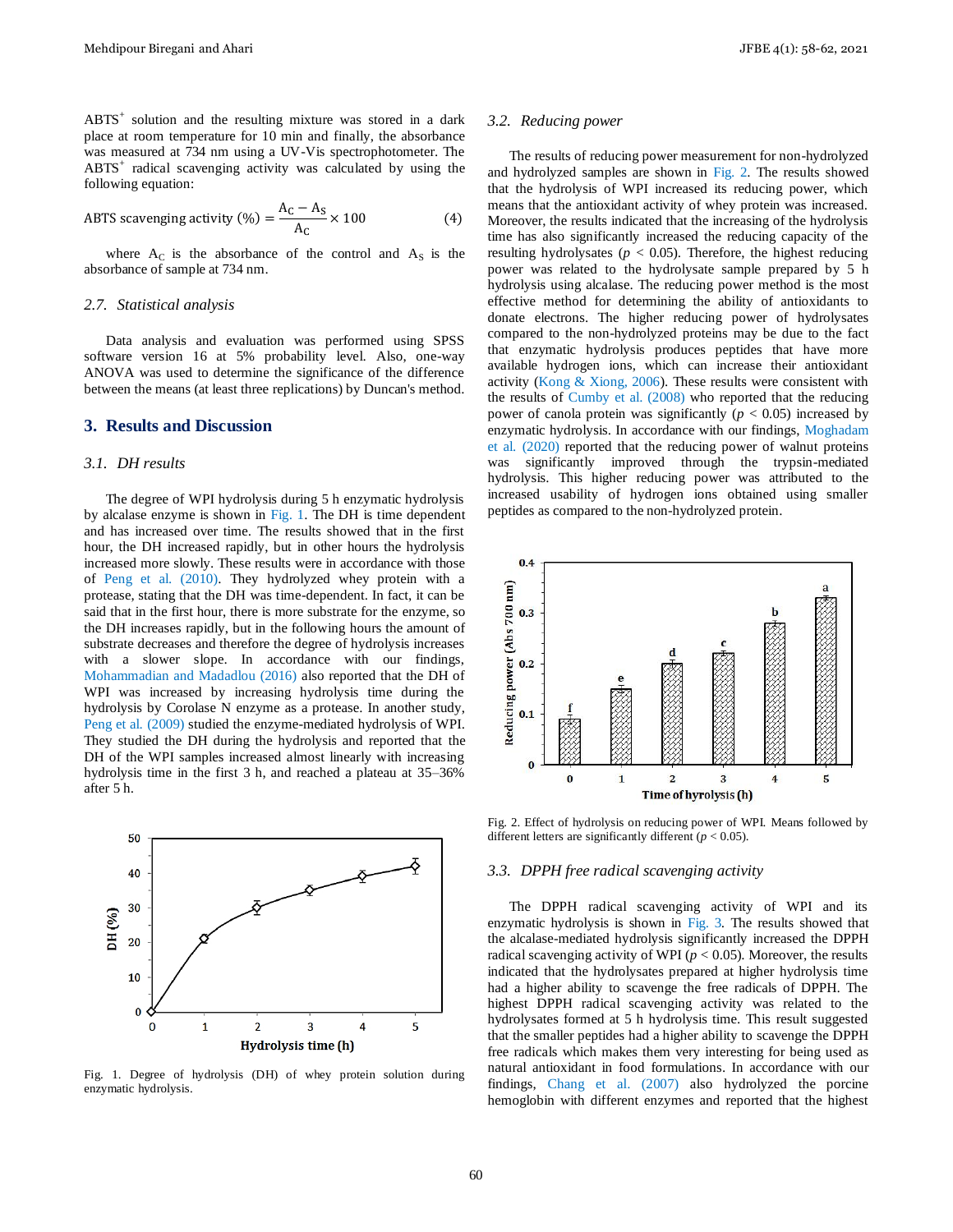DPPH radical scavenging activity was related to the hydrolysates released by using alcalase enzyme. Mohammadian and Madadlou (2016) also hydrolyzed the WPI with Corolase N. They used the DPPH radical scavenging activity test to follow up the antioxidant activity of whey protein solution during hydrolysis reaction. Their results showed that the whey protein hydrolysates had higher DPPH radical scavenging activity than native WPI at any time of the hydrolysis reaction. The increased radical-scavenging activity of hydrolyzed WPI was likely to result from structural changes in the protein, leading to a greater radical quenching ability (Peng et al., 2010).



Fig. 3. Effect of hydrolysis on DPPH radical scavenging activity of WPI. Means followed by different letters are significantly different  $(p < 0.05)$ .

#### *3.4. ABTS scavenging activity*

The results of ABTS free radical scavenging activity are shown in Fig. 4. ABTS de-colorization assay is a good method to measure the *in vitro* antioxidant activity. In the ABTS radical scavenging assay (an electron transfer-based assay), the 2,2′-azino-bis(3 ethylbenzothiazoline-6-sulfonate) radical cation (ABTS<sup>++</sup>), which has a dark blue color, is reduced by an antioxidant into colorless ABTS, which can be monitored spectrophotometrically. In this assay, the water soluble ABTS radical can react easily with antioxidants by transferring protons (Re et al., 1999; Ilyasov et al., 2020). The results showed that the scavenging activity of whey protein was significantly increased by alcalase-mediated hydrolysis  $(p < 0.05)$ . The results also showed that the highest ABTS free radical scavenging activity was related to hydrolysates formed after 5 h of enzymatic hydrolysis and with increasing of hydrolysis time, ABTS free radical scavenging activity was also increased. In fact, the results indicated that the peptides produced by enzymatic hydrolysis had a higher ability to scavenge ABTS radicals compared to the native non-hydrolyzed WPI. Increased ability to inhibit ABS free radicals by hydrolysis can be due to the structural changes in whey protein that can increase its ability to scavenge radicals. Degradation of whey protein structure by enzymatic hydrolysis can unfold the protein structure and expose amino acids that have a greater ability to donate electrons and can react with ABTS free radicals and convert them to more stable products and terminate the free radical chain reaction (Peng et al., 2010). In accordance with our findings, Moghadam et al. (2020) reported that the ABTS radical scavenging activity of walnut proteins was

significantly improved through the enzymatic hydrolysis using trypsin. In another study conducted by Ee et al. (2019) also it was reported that the enzymatic hydrolysis of protein from roasted butterfly pea seeds using bromelain and trypsin, significantly improved the ABTS free radical scavenging activity. Generally, these results showed that the WPI hydrolysates formed by alcalasemediated hydrolysis can be considered as promising natural antioxidant agents owing to their high reducing power as well as their excellent ability to scavenge the free radicals of ABTS and DPPH.



Fig. 4. Effect of hydrolysis on ABTS radical scavenging activity of WPI. Means followed by different letters are significantly different  $(p < 0.05)$ .

#### **4. Conclusion**

In this study, alcalase enzyme was used to hydrolyze WPI to release antioxidant hydrolysates. The results generally showed that the enzymatic hydrolysis using alcalase increased the antioxidant activity of WPI as measured by different methods including reducing power assay, DPPH radical scavenging activity test, and ABTS free radical scavenging activity. Experiments have also suggested that the antioxidant activity of the hydrolysates produced may be due to various mechanisms such as radical stabilization as well as hydrogen donation. Therefore, our study showed that the whey protein antioxidant hydrolysates formed by enzymatic hydrolysis can be used as natural antioxidant agents in different food formulation to produce functional foods with healthpromoting attributes. For example, whey protein hydrolysates also seems to provide a practical solution to a production of, e.g., processed meat with less risk for oxidative damage in the product and during digestion, since whey protein antioxidant hydrolysates have the ability to reduce radical formation by several mechanisms. However, it seems that more comprehensive studies are still needed to examine the amino acid sequence of the peptides produced in this study. Also, the effects of using these antioxidant compounds on the sensory and physical properties of food products should be thoroughly investigated in order to be desirable from the consumer's point of view.

#### **Acknowledgment**

The authors gratefully acknowledge Science and Research